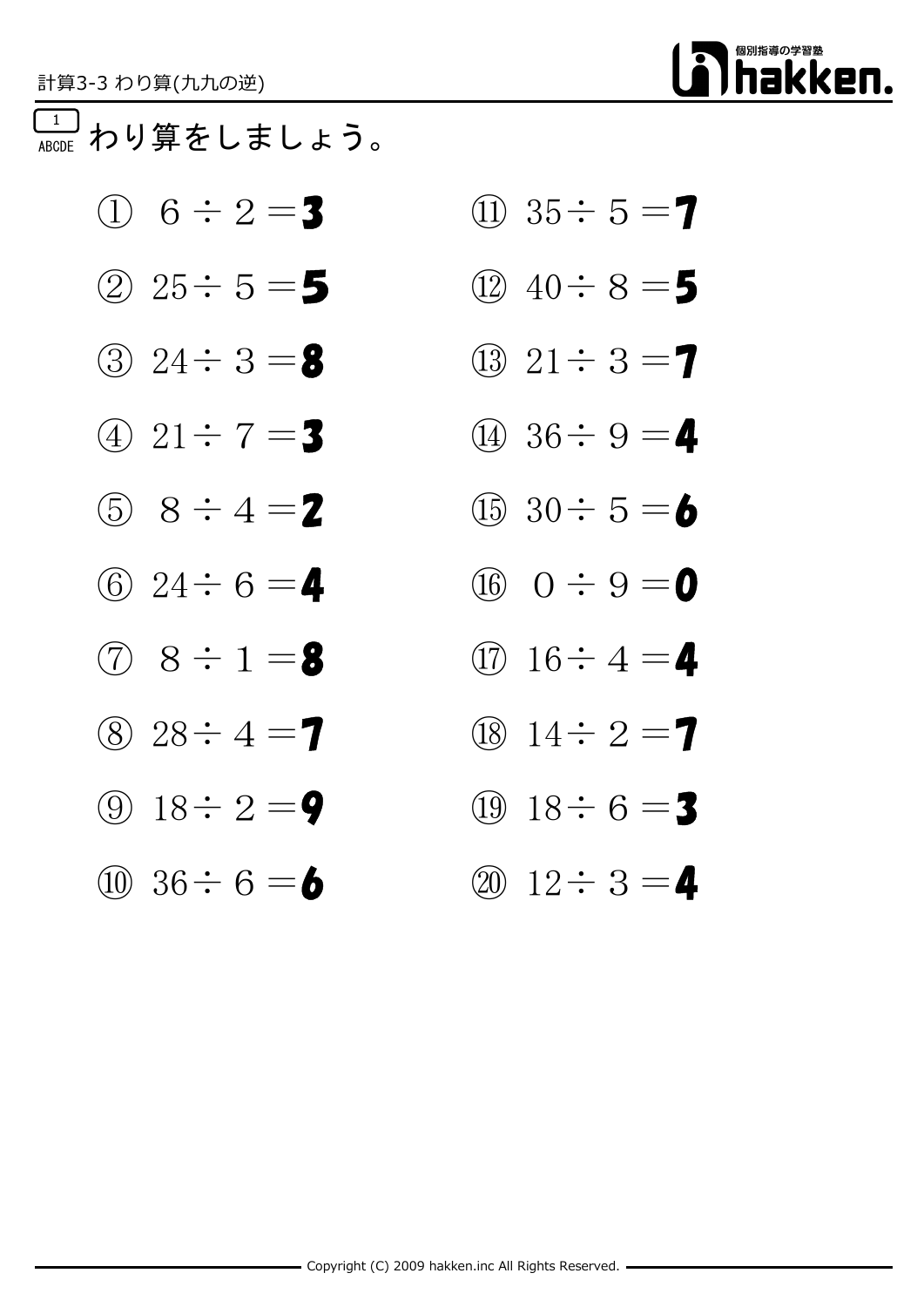## 2 わり算しましょう。

- (1)  $40 \div 5 = 8$  (1)  $63 \div 9 = 7$
- 
- ③ 28÷7=4 (13) 30÷6=5
- (4)  $81 \div 9 = 9$  (14)  $24 \div 8 = 3$
- 
- (6)  $36 \div 4 = 9$  (16)  $63 \div 7 = 9$
- 
- 
- 
- 
- 
- $(2)$  27  $\div$  3 = 9  $(12)$  16  $\div$  2 = 8
	-
	-
- (5)  $10 \div 2 = 5$  (15)  $18 \div 3 = 6$ 
	-
- (7)  $64 \div 8 = 8$  (17)  $27 \div 9 = 3$
- (8)  $42 \div 6 = 7$  (18)  $24 \div 4 = 6$
- (9)  $32 \div 8 = 4$  (19)  $16 \div 8 = 2$
- $\overline{100}$  45  $\div$  5 = 9  $\overline{9}$   $\overline{22 \div 9} = 8$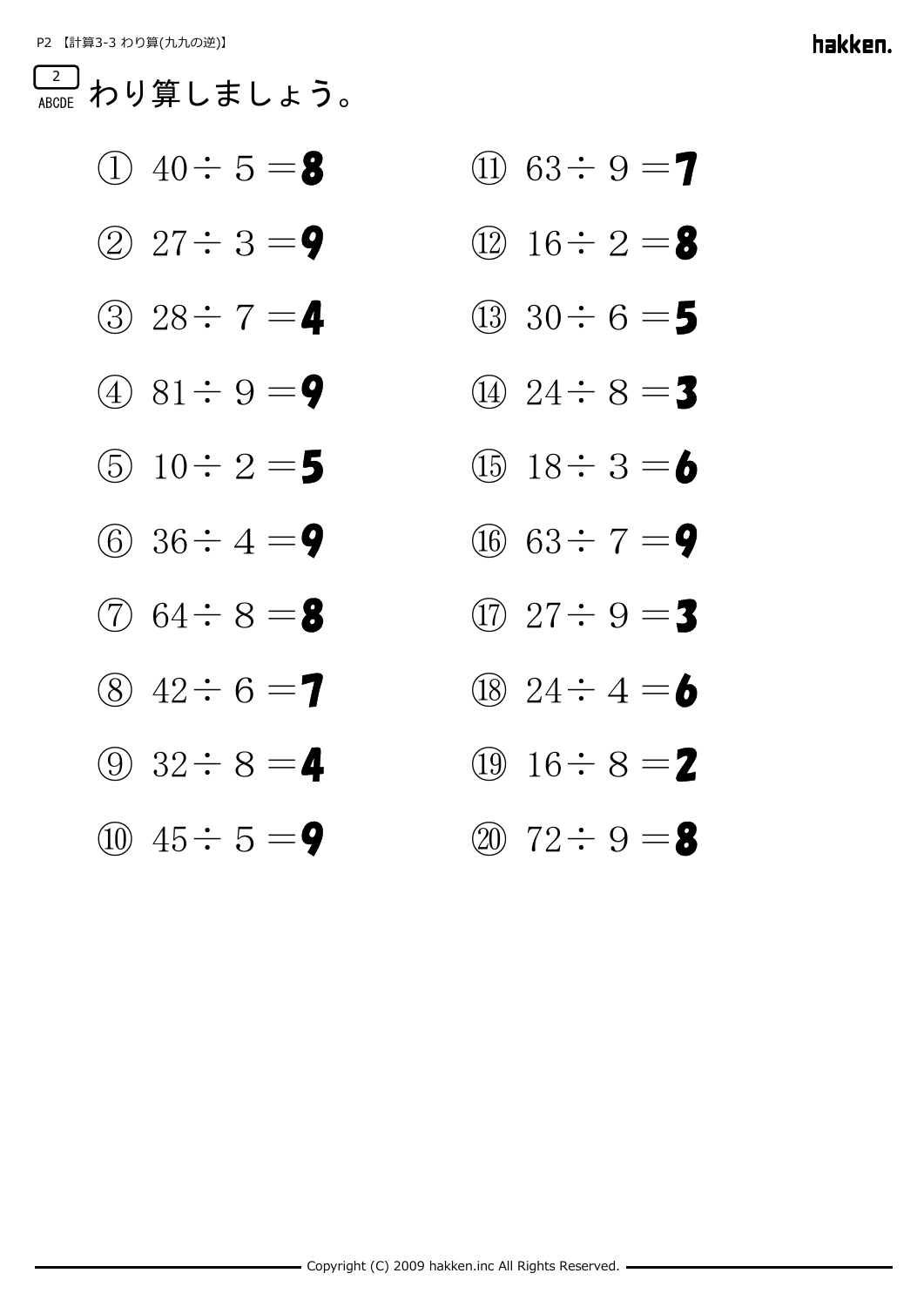#### 3 わり算をしましょう。

|  |  | ① 20÷ 5 = 4                            |
|--|--|----------------------------------------|
|  |  | $\odot$ 10 $\cdot$ 0 $ \blacktriangle$ |

- ③ 32÷4=8 (13) 72÷8=9
- $(4)$  48  $\div$  6 = 8  $(4)$  9  $\div$  3 = 3
- 
- 6  $42 \div 7 = 6$  06  $14 \div 7 = 2$
- (7)  $25 \div 5 = 5$  (17)  $6 \div 3 = 2$
- 
- 
- 
- ① 20÷5=4 ⑪ 8÷2=4
- ② 12÷ 2 = 6 ① 15÷ 5 = 3
	-
	-
- (5)  $15 \div 3 = 5$  (15)  $45 \div 9 = 5$ 
	-
	-
- (8)  $48 \div 8 =$  6 (18)  $12 \div 6 = 2$
- (9)  $12 \div 4 = 3$  (19)  $4 \div 2 = 2$
- $\omega$  54  $\div$  9 = 6  $\omega$  35  $\div$  7 = 5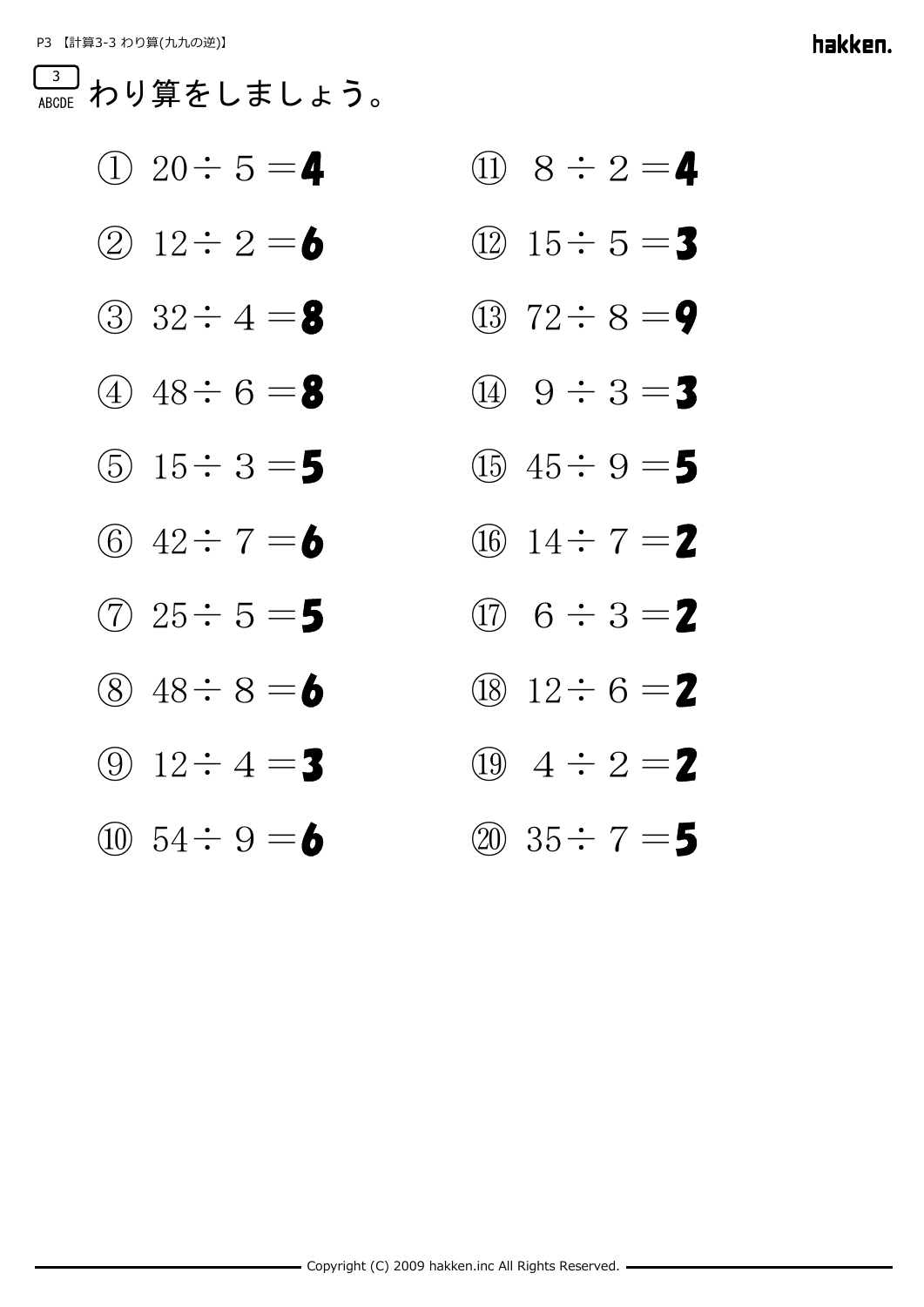#### 4 わり算をしましょう。

- (1)  $81 \div 9 = 9$  (1)  $24 \div 6 = 4$
- 
- (3)  $32 \div 4 =$  8 (13)  $54 \div 6 =$  9
- (4)  $14 \div 2 = 7$  (14)  $48 \div 8 = 6$
- (5)  $25 \div 5 = 5$  (f)  $28 \div 4 = 7$
- (6)  $28 \div 7 =$  4 (16)  $64 \div 8 =$  8
- 
- 
- 
- 
- 
- $(2)$  35  $\div$  7 = 5  $(12)$  16  $\div$  2 = 8
	-
	-
	-
	-
- $\circled{7}$  18  $\div$  3 = 6  $\circled{1}$  36  $\div$  9 = 4
- (8)  $42 \div 6 = 7$  (18)  $45 \div 5 = 9$
- ① 56÷ 7 = 8 ① 12÷ 3 = 4
- $\omega$  54  $\div$  9 = 6  $\omega$  56  $\div$  8 = 7